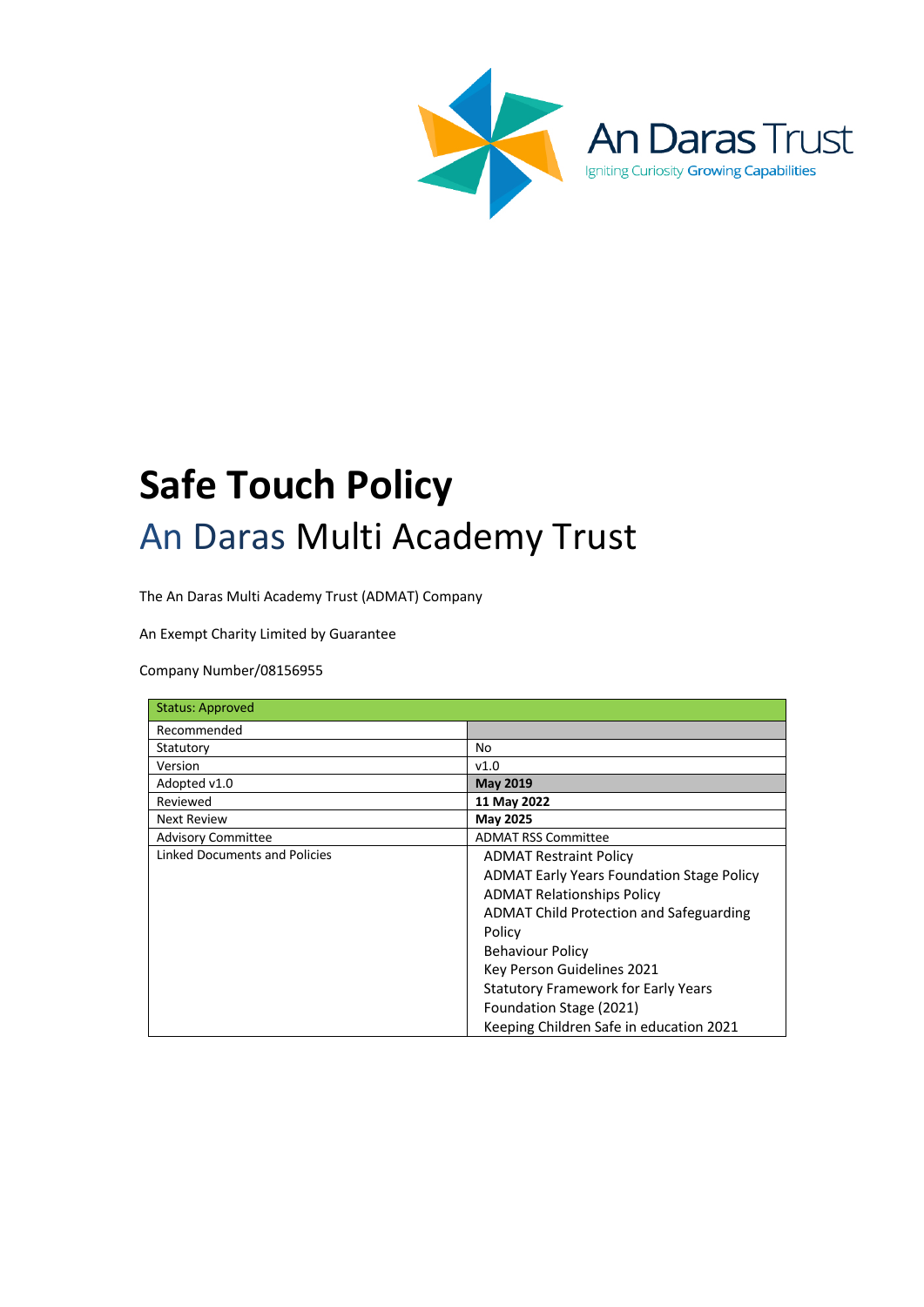# **An Daras Multi Academy Trust Safe Touch Policy**

#### **Introduction**

The term Physical contact is used to describe the use of touch for many purposes in numerous different contexts.

The Children Act 1989 makes it clear that the *paramount* consideration in any decision should be in the best interest of the child concerned. *Paramount* in this context means that it should be the first thing people think about and it takes precedence over other considerations.

Physical contact should always be about meeting the needs of the child. Actions that can be ambiguous are open to misinterpretation. Staff should always think before making any physical contact. They should be clear about why their actions are in the best interest of the child concerned. They should remember that some children like physical contact and some do not.

#### **Rationale**

Children learn who they are and how the world is, by forming relationships with people and things around them. The quality of a child's relationship with significant adults is vital to their healthy development and emotional health and wellbeing.

The Safe Touch policy takes into account the extensive neurobiological research and studies relating to attachment theory and child development that identify safe touch as a positive contribution to brain development, mental health and the development of social skills. We have adopted an informed, evidence based decision to allow safe touch as a developmentally appropriate intervention that will aid healthy growth and learning. This policy supports the TIS (Trauma Informed Schools) approach to wellbeing.

Staff must demonstrate a clear understanding of the difference between inappropriate and appropriate touch.

#### **Different types of touch**

There are four different types of touch and physical contact that may be used, these are:

### **1. Casual / informal / incidental touch**

Staff use touch with pupils as part of a normal relationship, for example comforting a child, giving reassurance and congratulating. This might include putting an arm out to bar an exit from a room, taking a child by the hand, giving guidance (such as how to hold a paintbrush), physical care such as first aid or toileting, patting on the back or putting an arm around the shoulders. The benefit of this action is often proactive and can prevent a situation from escalating.

### **2. General reparative touch**

This is used by staff working with children who are having difficulties with their emotions. Healthy emotional development requires safe touch as a means of calming, soothing and containing distress for a frightened, angry or sad child. Touch used to regulate a child's emotions triggers the release of the calming chemical oxytocin in the body. Reparative touch may include stroking a back or an arm, rocking gently, cuddling, tickling or sitting on an adult's lap, hand or foot massage.

# **3**. **Contact/interactive Play**

"Play underpins all development and learning for young children. Most children play spontaneously, although some may need adult support, and it is through play that they develop intellectually, creatively, physically, socially and emotionally."

(Practise Guidance for the Early Years Foundation Stage - 2008)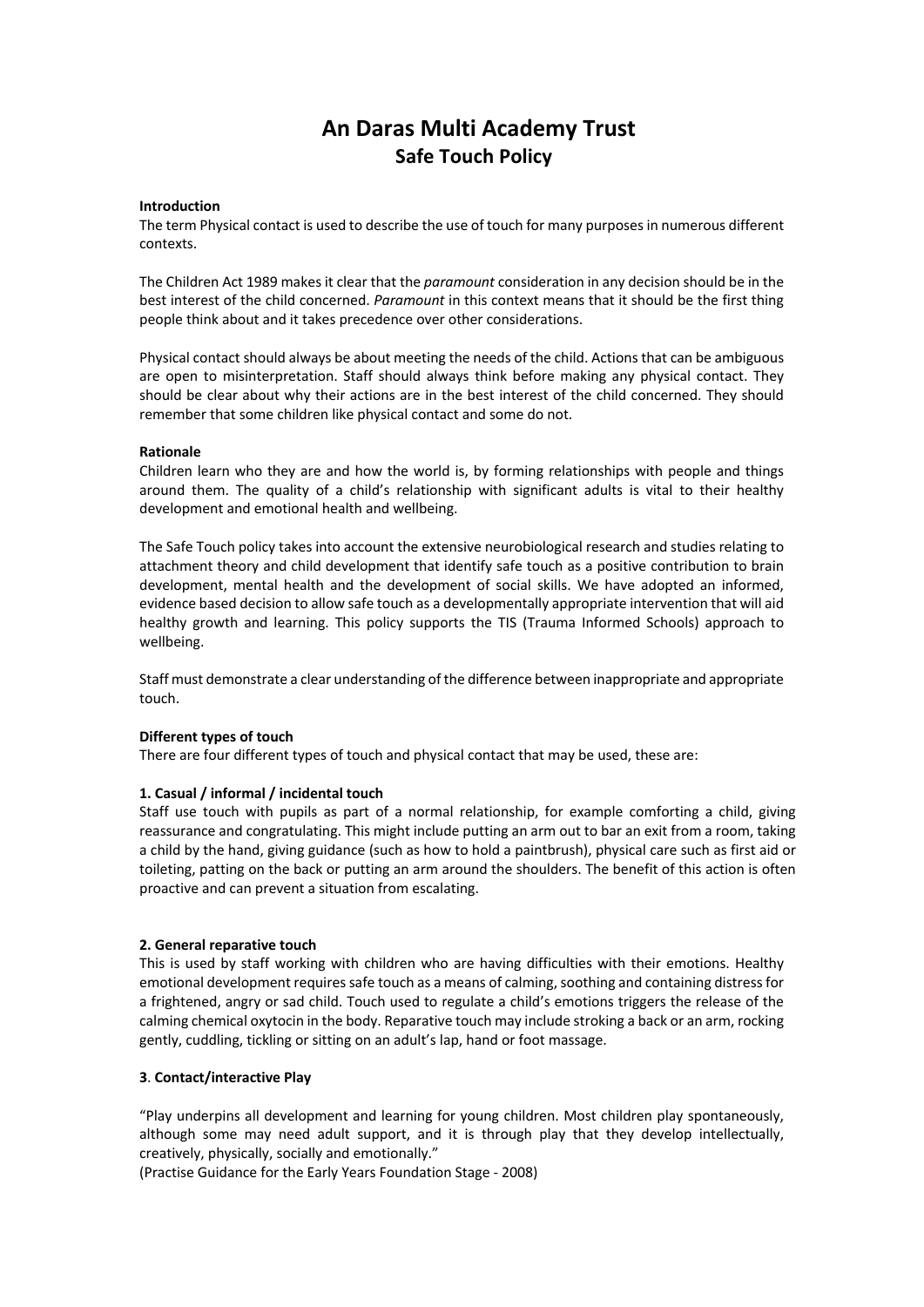Contact play is used by staff adopting a role similar to a parent in a healthy child-parent relationship. This will only take place when the child has developed a trusting relationship with the adult and when they feel completely comfortable and at ease with this type of contact. Contact play may include an adult chasing and catching the child or an adult and child playing a game of building towers with their hands.

This sort of play releases the following chemicals in the brain:

- $\triangleright$  Opiodes to calm and soothe and give pleasure;
- $\triangleright$  Dopamine to focus, be alert and concentrate;
- $\triangleright$  BDNF (Brain Derived Neurotropic Factor) a brain 'fertiliser' that encourages growth. Interactive play may include: throwing cushions to each other or using soft foam bats to 'fence' each other.

# **4. Positive handling (calming a dysregulating child) – Team Teach**

The restraining techniques (Team Teach) used should be familiar to the staff involved, and they should be appropriately trained and be able to use them safely. A child who is in a state of dysregulation and has no mechanism for self-calming or regulating their strong emotional reactions may be physically contained by staff.

We would recommend that Staff employ the safest and gentlest means of holding a child, in line with Team Teach training and the ADMAT restraint policy, which is entirely designed to enable the child to feel safe and soothed and bring him or her down from an uncontrollable state of hyper arousal. Maintaining boundaries in such cases can be a vital corrective emotional experience, without which the child can be left at risk of actual physical or psychological damage.

The brain does not develop self-soothing neuronal pathways unless this safe emotional regulation has been experienced. Physical containment of a dysregulating child can be the only way to provide the reassurance necessary to restore calm. Such necessary interventions are fully in line with guidelines set out in the Government Document 'New Guidance on the Use of Reasonable Force in School' (DfEE 1998) and in the Education Act Section 550A.

During any incident of restraint, staff must seek as far as possible to:

- o Lower the child's level of anxiety during the restraint by continually offering verbal reassurance and avoiding generating fear of injury in the child;
- o Cause minimum level of restriction of movement of limbs consistent with the danger of injury (so, for example, will not restrict the movement of the child's legs when they are on the ground unless in an enclosed space where flailing legs are likely to be injured);
- o Ensure at least one other member of staff is present wherever possible.

### *Steps to Take Before Positive Handling*

Prevention strategies and calming measures will be employed and the following action should be taken before a restraint is used.

- o Applying the schools behaviour policy
- o Conversation, distraction, coaxing skills, gentle persuasion or redirection to other activities (e.g. touching the child's arm and leading him / her away from danger, gently stroking the child's shoulder);
- o Put distance between the child and others move others to a safer place;
- $\circ$  Calmly remove anything that could be used as a weapon, including hot drinks, objects, furniture;
- o Use seclusion only if necessary for a short period while waiting for help, preferably where a member of staff can observe the child;